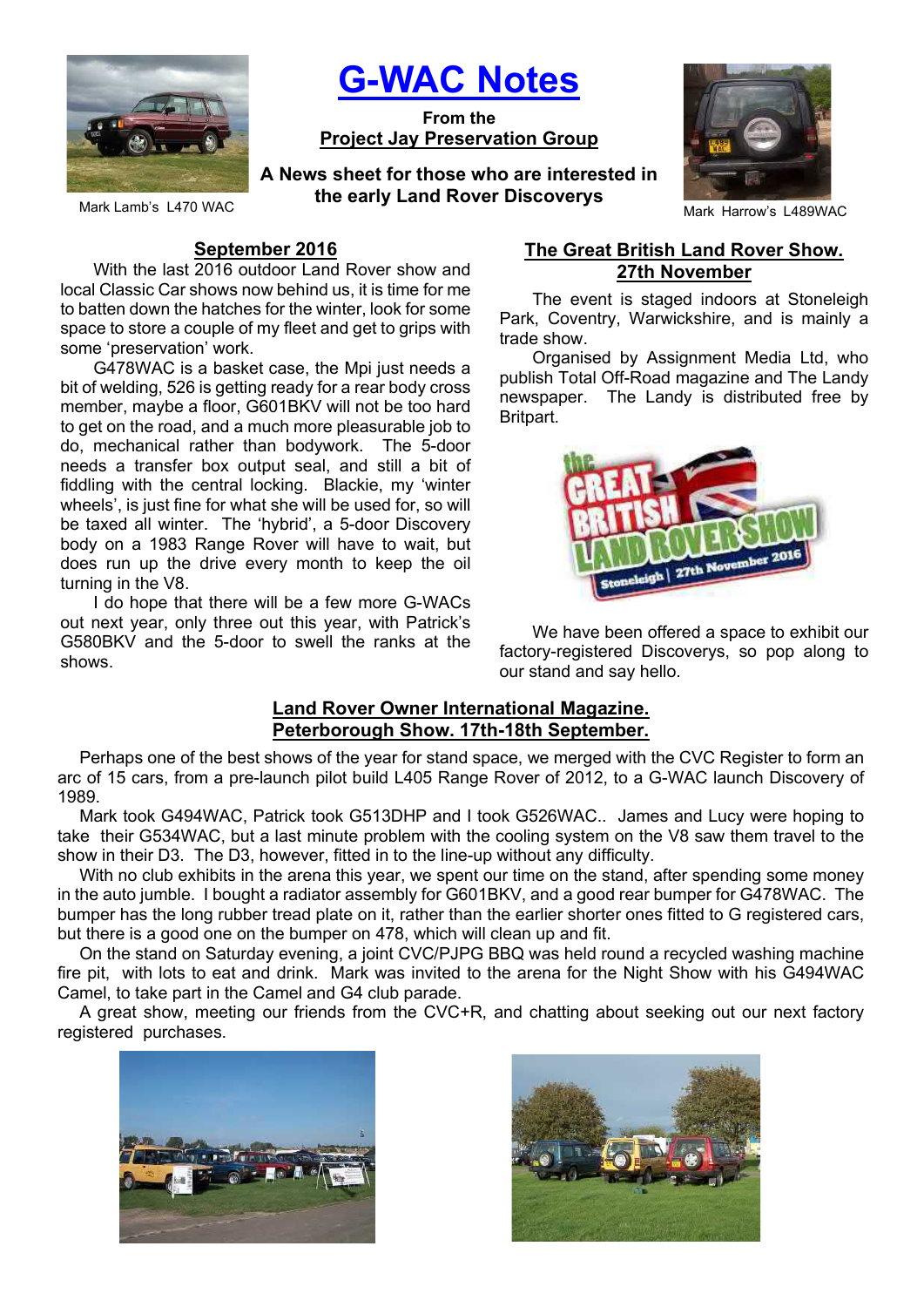# Discovery Birthday Party. The Hoe, Plymouth 15th – 16th October 2016

Members of the Discovery Owners Club, along with other Discovery owners (this is not just a DOC event), meet on Plymouth Hoe each October, to celebrate the original press and dealer launch, which took place in 1989, and to take part in a weekend long birthday party for the Discovery.

October 2014, was the 25th year since the launch, so the event organisers put on a special show with over 100 Discoverys present.



There will be many G registered Discoverys there next month, and a few G-WAC launch cars plus G-WAC Range Rovers and Land Rover 90s.

You don't have to be members of the DOC to take part in the gathering, so try to be there to meet many enthusiastic Discovery owners, and see the latest models from the local Land Rover dealer.

Programme of events. Saturday 15th October 1000-1300 Plymouth Hoe 1400-1630 Mt. Edgcumbe 1830-2300 Windy Ridge Diner. Saltash PL12 5BJ Sunday 16th October 1000-1400 South Devon Railway. Buckfastleigh TQ11 0DZ. 1530-1700 Two Bridges Hotel, Dartmoor. PL20 6SW

www.discoverybirthdayparty.co.uk





Supplier of Land Rover Genuine Parts & Accessories for all models and ages'<br>Passionate about the Land Rover brand with over 30 years knowledge and exposition at all major Land Rover shows<br>Representation at all major Land R d experience Easy to use webshop and eBay shop<br>Export orders are welcome<br>Wholesale available Find us at: www.duckworthparts.co.uk

Duckworth Parts, Duckworth Land Rover hire LN8 3RE 01673 799396 duckworthparts.co.uk

PETER JAMES INSURANCE. 772, Hagley Road West, Oldbury, West Midlands. B68 0PJ. Telephone: 0121 506 6040. www.peterjamesinsurance.co.uk

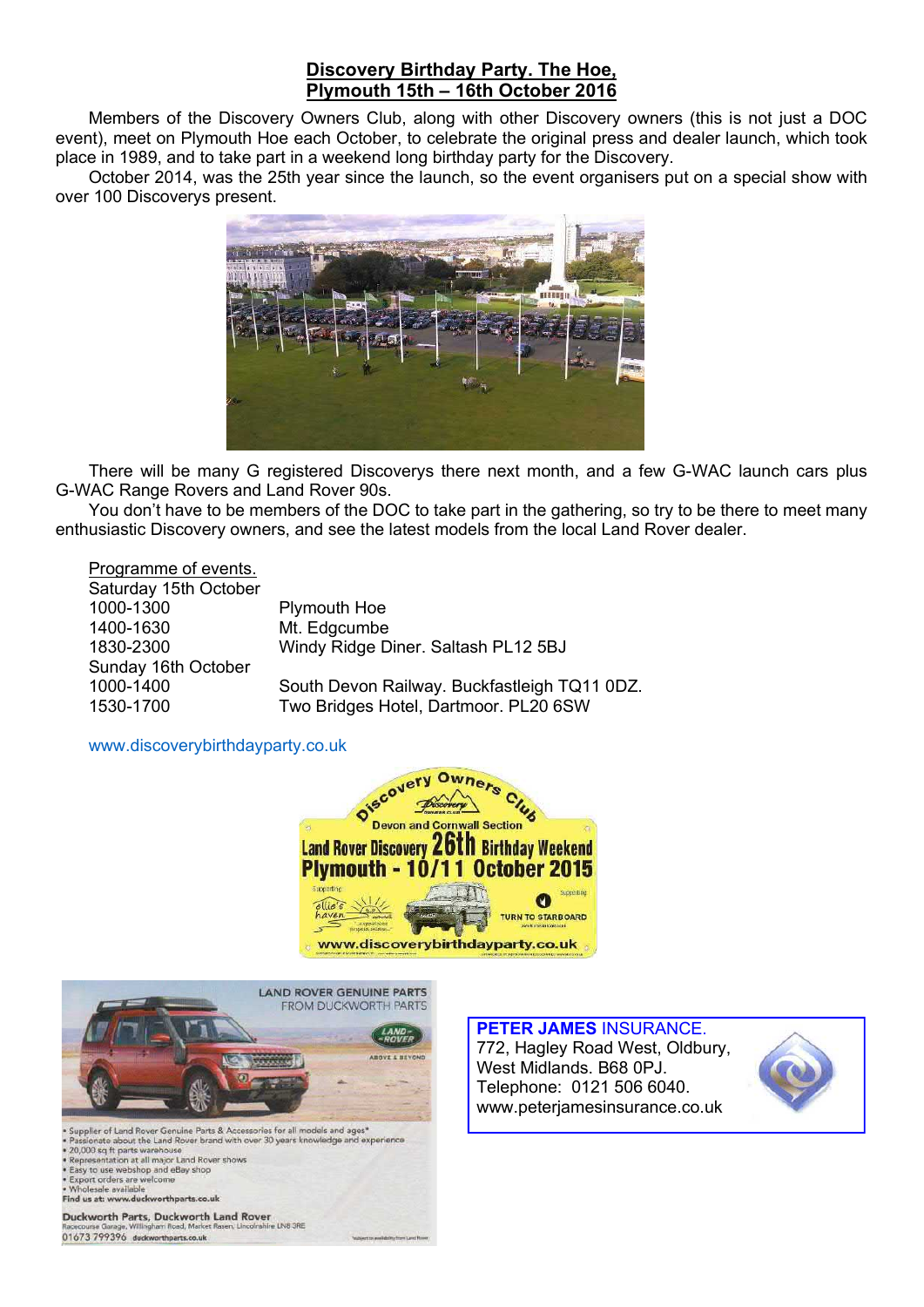## G601BKV

In the March issue of my Notes, Archie mentioned that he knew of a BKV registered Discovery that was in need of a new home.

G-BKVs were a batch of factory Discoverys that were registered in early 1990 as demonstrators and company cars.

A couple of enthusiasts took an interest in her but in the end there were no takers, and so as I had promised the owner that I would find someone to save her, it fell on me to add her to my collection. Roger said that he would collect her for me on his trailer, but as his Discovery was out of action, he towed her behind G513DHP.

On close inspection, she is not as rotten as my 478, so I have started to put her back on the road. As



the weather starts to get cold and with no heating in my garage, it will take a while, but should be ready for the Practical Classics Classic Car & Restoration Show in March next year. We have not yet been granted stand space at the show, but are hopeful.

She has no engine, but has a gearbox still fitted. I have obtained a good 200 Tdi engine, and will be changing the cam belt and pulleys before I fit it. The radiator was not with the deal, but I picked one up at the Peterborough show, complete with the intercooler and the frame.

With nine years of green grime, moss and bird droppings, it took me the best part of a

week of my spare time to high pressure wash her. She looks quite presentable now, although the Davos paint is very dull, and I just need to paint the steel wheels in white to complete the transformation. All the early white cars were fitted with white wheels.

These early demo cars have the typical nuances of the G-WACs: bonnet pull on the right, smooth rear door handle, no vents in the dash, cloth insert on the handbook, etc.

We have only three G-BKVs on our list. so if anyone knows of any more, I am sure that Mark will find a space for one or two in his barn in Devon.

Roy





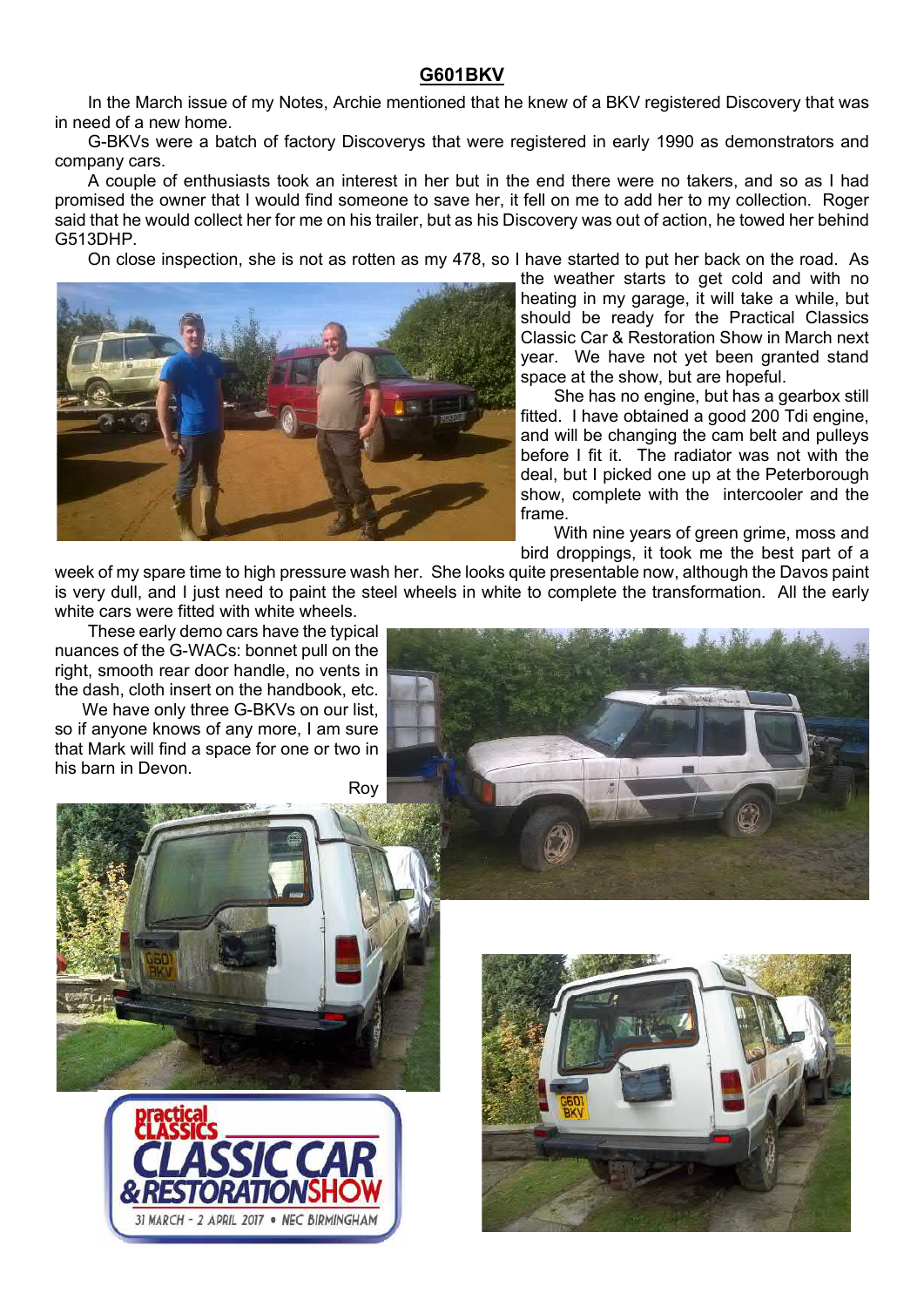| October         |                                      |                          |
|-----------------|--------------------------------------|--------------------------|
| 2 <sub>nd</sub> | London To Brighton Land Rover Run.   |                          |
| 15th-16th       | <b>Discovery Birthday Party</b>      | <b>Plymouth Hoe</b>      |
| 23rd            | <b>National Restoration Show</b>     | Stoneleigh Park. CV8 2TL |
| <b>November</b> |                                      |                          |
| 11th- 13th      | <b>Classic Motor Show NEC</b>        |                          |
| 27th            | <b>Great British Land Rover Show</b> | Stoneleigh Park. CV8 2TL |

## Headlight failure on G513DHP

James had taken 513 to Billing for me, and Lucy took their G534WAC. On Sunday evening they were a bit late starting out for their 180-mile journey back to North Yorkshire, and the weather was turning a bit went metric) dark as they reached the Yorkshire border.

With the headlights switch on, the side lights lit but the headlights did not, and when the head lamp high beam flasher stalk was lifted, only the driver's side lit.

Once she was home, an initial check of the condition of the nearside headlight bulb revealed that the connecting block at the bulb was insecure, and pushing the block firmly onto the bulb was sufficient to restore the high beam light when the stalk was lifted.

When a headlight bulb blows, I have known it to blow the fuse when the broken filament falls to the negative lead. With four separate fuses for the two dipped beam and the two high beam circuits, I felt that to blow all the fuses at once was unlikely.

Checking the four fuses revealed that all was well, so the failure was almost sure to be the usual fault of a wire becoming detached at the stalk. When the stalk is pressed down for the main beam, then lifted again for the dipped beam, the copper wire is bent to-and-fro, causing the copper to work-harden and eventually break at the soldered joint.



It is not a difficult job to re-solder the wire, but it is a fiddly job removing the Montego/Maestro stalks repair. from the steering column.

usually very firmly fixed to the taper on the steering again for another 25 years. column. A puller has to be used to do the job.

 I made one using a piece of angle iron and two 7/16 AF bolts, which screw into the steering wheel boss. (These old cars were built before everything



Utmost care has to be taken when removing the blue cowl, they are very brittle after 26 years, and can soon be broken.

The three groups of terminals can be quite tight and a bit difficult to release - they have some sprags which must be squeezed to release them.



The stalks can then be removed as one unit. Don't unscrew the large screw, it releases a spring that can fall and be lost. I don't know what it is for, but it comes away with the stalks, so is not relevant to the

The steering wheel has to be removed, and is put back together, the wire should not work-harden With the wire re-soldered, and the whole thing